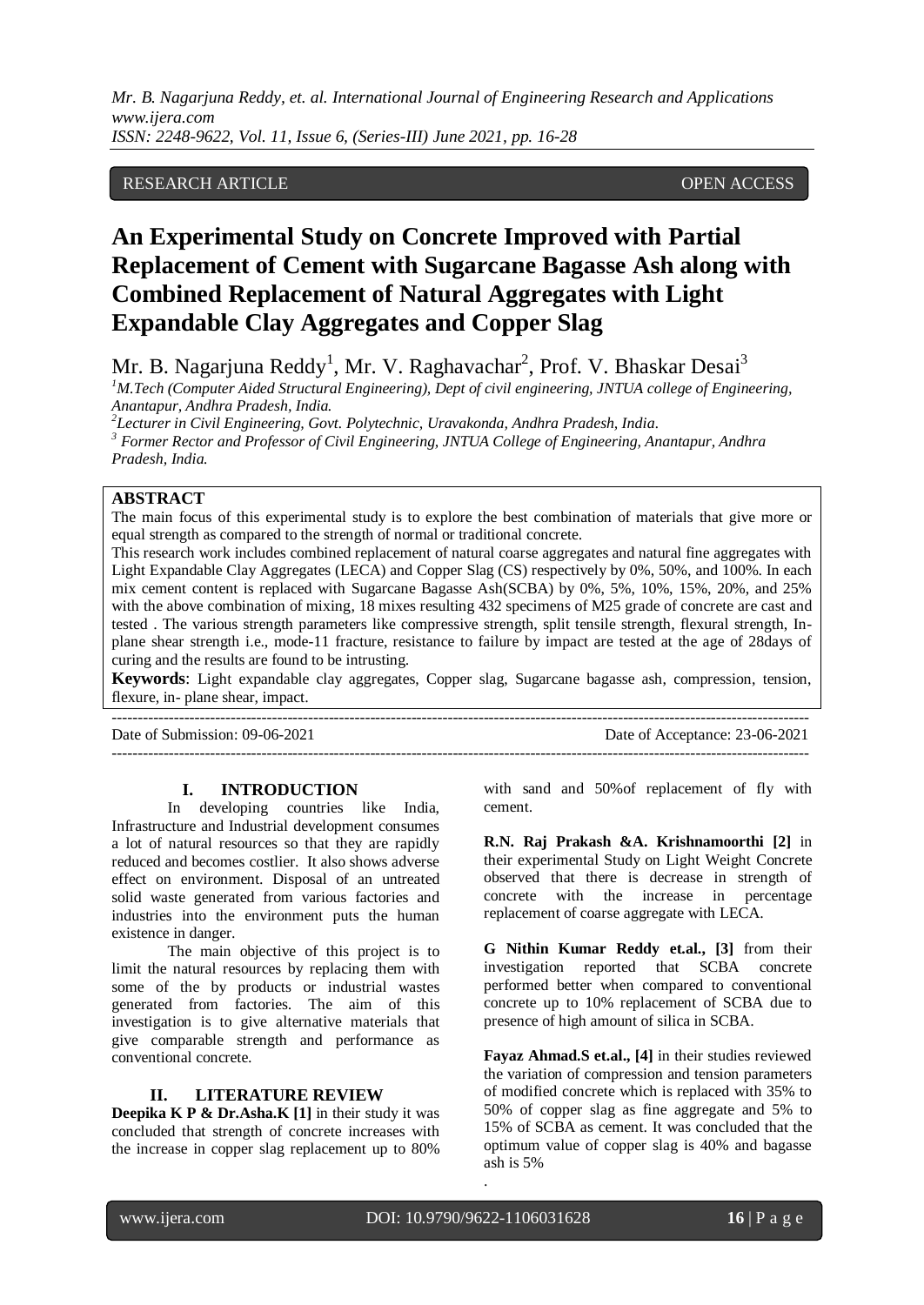**R.Priyanga et.al., [5]** it Indicates *50*% replacement of LECA with coarse aggregate found to have high compressive strength  $(28.6 \text{ N/mm}^2)$  than the normal weight concrete at age of 28 days.

**Pamisetti Srikanth et.al., [6]** in their experimental study it was observed that sugarcane bagasse ash can be used as binding material by replacing the cement up to 10%.

After careful observation of the above literature, it is felt that there is a scope to find the more or equally strong cement concrete by using copper slag and LECA with little amount of bagasse ash.

# **III. OBJECTIVE**

**a.** To examine the various strength parameters of the different combinations of chosen materials and compare and conclude the results obtained with conventional concrete.

**b.** It reduces the scarcity of the natural resources and also economical in some areas.

**c.** To avoid wastage disposal problems in major industries.

# **IV. MATERIALS USED**

The materials taken in the making of special concrete are mentioned below. The specifications of each material are given below.

**Cement:-**

The cement used is ordinary Portland cement of 53 Grade conforming to IS 12269-1987. **Natural Coarse Aggregate:-**

Regionally accessible crushed coarse aggregate of maximum size 20mm is taken for the mixing. Some of the preliminary tests are conducted on it like specific gravity, sieve analysis according to table 2 of IS: 383-1970.

# **Natural fine aggregate:-**

Locally available river sand which is free from organic impurities is passing through 4.75mm IS sieve and retained on 600µ sieve and conforming to zone II according to table 4 of IS 383-1970 is taken for this work. Several tests like specific gravity and fineness modulus are conducted according to IS: 2386-1963.

# **Sugarcane Bagasse Ash (SCBA):-**

The bagasse ash used in this work is obtained from the M/s Mayura sugars Pvt. Ltd located in Sreekalahasthi in Andhra Pradesh state. Before using it as cement it is finely ground and sieved through 90µ IS sieve. The material passing through 90µ sieve is used in this investigation.

# **Copper Slag (CS):-**

Copper slag is the industrial byproduct which is obtained from M/s Srinivasa Metallizers, Hyderabad, Telangana.

# **Light Expandable Clay Aggregates (LECA):-**

LECA is procured from the LITAGG Industries Pvt. Ltd located in Ahmadabad city in the state of Gujarat.

# **Water:-**

Portable water according to Indian standards is used for mixing and curing in this work.

The physical properties of some of the above mentioned materials are as follows.

| $S \cdot no$   | Name of the material     | Property of the material | <b>Test values</b>       |
|----------------|--------------------------|--------------------------|--------------------------|
|                |                          | Specific gravity         | 3.15                     |
|                |                          | Normal consistency       | 30%                      |
|                | 53 Grade OPC cement      | Initial setting time     | 40 minutes               |
|                |                          | Final setting time       | 595 minutes              |
|                |                          | <b>Fineness</b>          | 5.4%                     |
|                | Natural Fine Aggregate   | Specific gravity         | 2.60                     |
| $\mathfrak{D}$ | (Sand)                   | Fineness modulus         | 2.46                     |
|                |                          | Water absorption         | 0.50%                    |
|                |                          | Specific gravity         | 2.66                     |
| 3              | Natural Coarse Aggregate | <b>Bulk</b> density      | $1620$ kg/m <sup>3</sup> |
|                |                          | Water absorption         | 0.25%                    |
|                |                          | Specific gravity         | 1.20                     |
| $\overline{4}$ | <b>LECA</b>              | <b>Bulk</b> density      | $265\text{kg/m}^3$       |
|                |                          | shape                    | rounded                  |
|                |                          | Water absorption         | 18%                      |
| 5              | Copper Slag              | Specific gravity         | 3.53                     |

# **Table 1: Some properties of constituent materials.**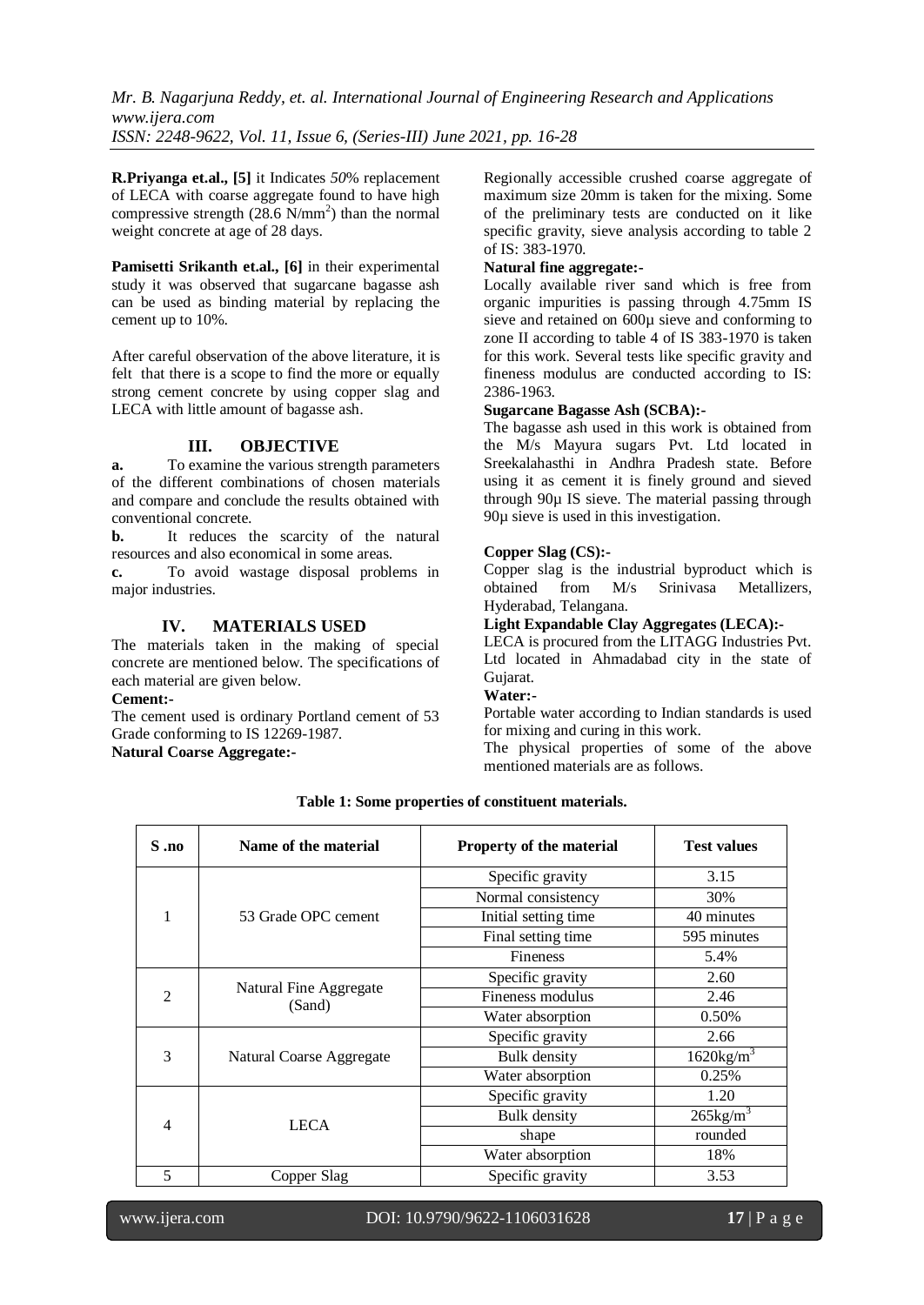*ISSN: 2248-9622, Vol. 11, Issue 6, (Series-III) June 2021, pp. 16-28*

|                                 | Fineness modulus |       |
|---------------------------------|------------------|-------|
|                                 | Water absorption | 0.45% |
| Sugarcane<br>Bagasse Ash (SCBA) | specific gravity | 2.70  |

# **V. EXPERIMENTAL WORK**

An experimental study is conducted on concrete with different replacements i.e., natural coarse aggregates and natural fine aggregates are replaced with LECA and CS in the amounts of (0%,0%), (50%,50%) & (100%,100%). And also in above 3sets, in each and every set the cement is replaced with SCBA in the amounts of (0%, 5%, 10%, 15%, 20%& 25%). Thus totally 18 different mix proportions are involved. Accordingly the experimental study is carried out by casting the specimens in required shape and size and specimens are tested after 28 days curing in water.

For each mix proportion the following number of each type of different specimens are cast and tested for the testing of specific strength parameter.

 3 number of cubes having size 150mm\*150mm\*150mm for testing the compressive strength of concrete.

 3 number of cylinders having 150mm diameter and 300mm height for the testing of split tensile strength of concrete.

 3 number of beams having size 100mm\*100mm\*500mm for the testing of flexural strength of the concrete.

 Four types of 3 number of notched cubes having size 150mm\*150mm\*150mm with different size of notch for the testing of in-plane shear strength of the concrete through mode-II fracture.

3 cubes with a/w ratio of 0.3 3 cubes with a/w ratio of 0.4

3 cubes with a/w ratio of 0.5

3 cubes with a/w ratio of 0.6

 3 number of circular discs having 150mm diameter and 75mm height for the testing of impact strength of concrete.

# **5.1. Mix design**

Mix design of M25 grade concrete is done according to Indian Standard code of 10262:2009. The mix ratio obtained is 1:1.52:2.62(C: FA: CA) with constant water content ratio of 0.45. Thus the total 18 mixes are prepared. All these 18 mixes are divided into 3 sets and each set consists of 6 different mix proportions which are shown in table  $\mathcal{L}$ 

|      | SET <sub>1</sub> |                             |                     |                    |                      |                          |                              |                                      |           |              |                     |              |  |
|------|------------------|-----------------------------|---------------------|--------------------|----------------------|--------------------------|------------------------------|--------------------------------------|-----------|--------------|---------------------|--------------|--|
| S.No | Name<br>of the   |                             | Coarse<br>Aggregate | Fine<br>Aggregate  |                      | Cementitious<br>material |                              | Number of specimens cast and Tested. |           |              |                     |              |  |
|      | mix              | <b>NCA</b><br>$\frac{0}{0}$ | <b>LECA</b><br>$\%$ | <b>NFA</b><br>$\%$ | CS.<br>$\frac{0}{0}$ | Cement<br>$\frac{0}{0}$  | <b>SCBA</b><br>$\frac{0}{0}$ | Cubes                                | Cylinders | <b>Beams</b> | <b>DCN</b><br>Cubes | <b>Disks</b> |  |
|      | $_{\rm CO}$      | 100                         | 0                   | 100                | $\Omega$             | 100                      | $\mathbf{0}$                 | 3                                    | 3         | 3            | 12                  | 3            |  |
| 2    | C5               | 100                         | $\Omega$            | 100                | $\Omega$             | 95                       | 5                            | 3                                    | 3         | 3            | 12                  | 3            |  |
| 3    | C10              | 100                         | 0                   | 100                | $\Omega$             | 90                       | 10                           | 3                                    | 3         | 3            | 12                  | 3            |  |
| 4    | C15              | 100                         | $\mathbf{0}$        | 100                | $\Omega$             | 85                       | 15                           | 3                                    | 3         | 3            | 12                  | 3            |  |
| 5    | C <sub>20</sub>  | 100                         | 0                   | 100                | $\Omega$             | 80                       | 20                           | 3                                    | 3         | 3            | 12                  | 3            |  |
| 6    | C <sub>25</sub>  | 100                         | 0                   | 100                | $\Omega$             | 75                       | 25                           | 3                                    | 3         | 3            | 12                  | 3            |  |

## **Table 2: Design details of specimens.**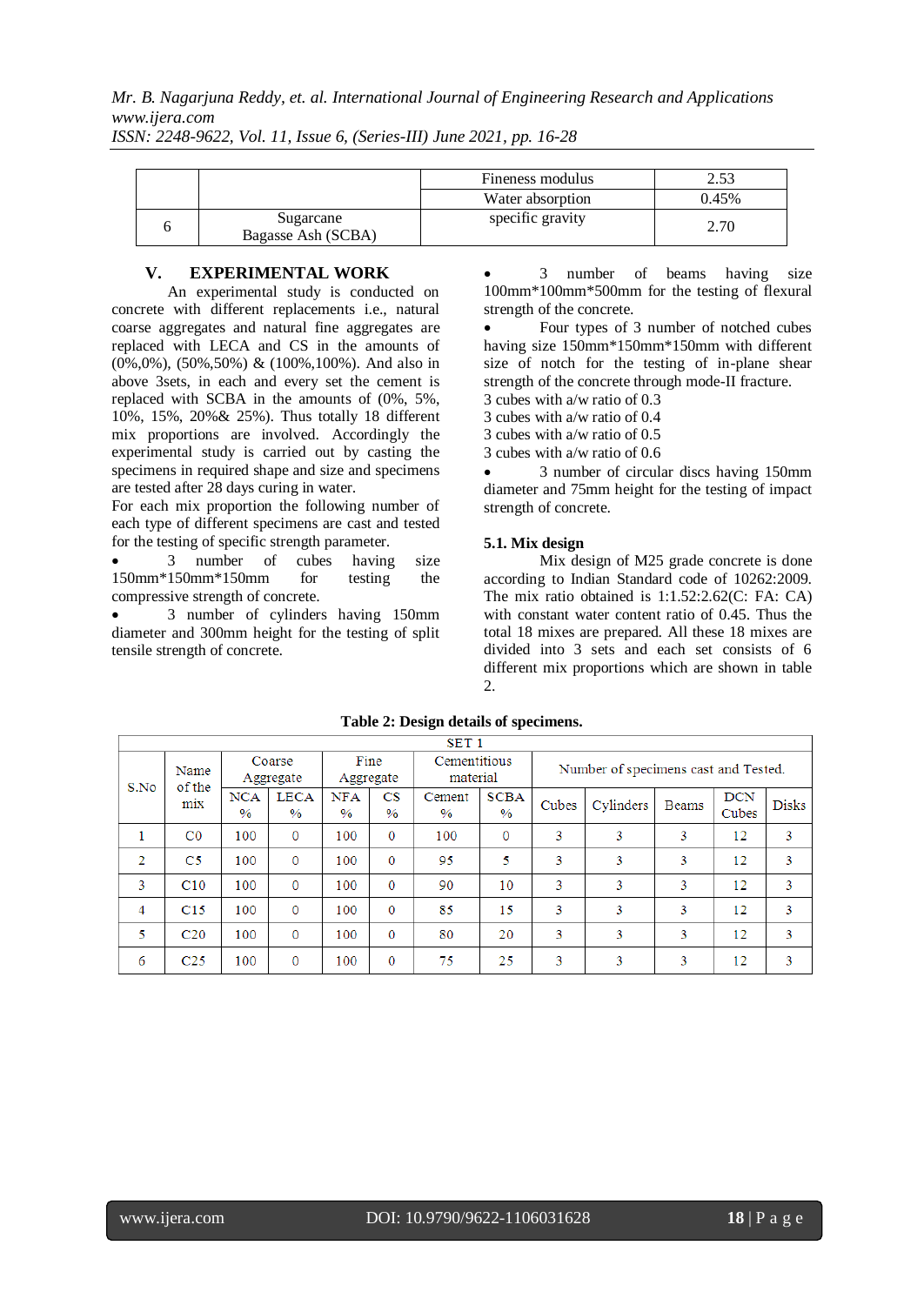|      | SET <sub>2</sub> |                    |                              |                             |                              |                         |                              |       |                                      |       |                     |              |  |
|------|------------------|--------------------|------------------------------|-----------------------------|------------------------------|-------------------------|------------------------------|-------|--------------------------------------|-------|---------------------|--------------|--|
| S.No | Name<br>of the   |                    | Coarse<br>Aggregate          | Fine<br>Aggregate           |                              |                         | Cementitious<br>material     |       | Number of specimens cast and Tested. |       |                     |              |  |
|      | mix              | <b>NCA</b><br>$\%$ | <b>LECA</b><br>$\frac{0}{0}$ | <b>NFA</b><br>$\frac{0}{0}$ | $_{\rm CS}$<br>$\frac{0}{2}$ | Cement<br>$\frac{0}{2}$ | <b>SCBA</b><br>$\frac{0}{0}$ | Cubes | Cylinders                            | Beams | <b>DCN</b><br>Cubes | <b>Disks</b> |  |
|      | P <sub>0</sub>   | 50                 | 50                           | 50                          | 50                           | 100                     | $\Omega$                     | 3     | 3                                    | 3     | 12                  | 3            |  |
| ∍    | P <sub>5</sub>   | 50                 | 50                           | 50                          | 50                           | 95                      | 5                            | 3     | 3                                    | 3     | 12                  | 3            |  |
| 3    | <b>P10</b>       | 50                 | 50                           | 50                          | 50                           | 90                      | 10                           | 3     | 3                                    | 3     | 12                  | 3            |  |
| 4    | P <sub>15</sub>  | 50                 | 50                           | 50                          | 50                           | 85                      | 15                           | 3     | 3                                    | 3     | 12                  | 3            |  |
| 5    | P <sub>20</sub>  | 50                 | 50                           | 50                          | 50                           | 80                      | 20                           | 3     | 3                                    | 3     | 12                  | 3            |  |
| 6    | P <sub>25</sub>  | 50                 | 50                           | 50                          | 50                           | 75                      | 25                           | 3     | 3                                    | 3     | 12                  | 3            |  |

*ISSN: 2248-9622, Vol. 11, Issue 6, (Series-III) June 2021, pp. 16-28*

|                        | SET <sub>3</sub> |                      |                              |                             |                                         |                          |                              |                                      |           |       |                     |              |  |
|------------------------|------------------|----------------------|------------------------------|-----------------------------|-----------------------------------------|--------------------------|------------------------------|--------------------------------------|-----------|-------|---------------------|--------------|--|
| Name<br>of the<br>S.No |                  | Coarse<br>Aggregate  |                              | Fine<br>Aggregate           |                                         | Cementitious<br>material |                              | Number of specimens cast and Tested. |           |       |                     |              |  |
|                        | mix              | NCA<br>$\frac{0}{2}$ | <b>LECA</b><br>$\frac{0}{0}$ | <b>NFA</b><br>$\frac{0}{0}$ | $\overline{\text{CS}}$<br>$\frac{0}{0}$ | Cement<br>$\%$           | <b>SCBA</b><br>$\frac{0}{2}$ | Cubes                                | Cylinders | Beams | <b>DCN</b><br>Cubes | <b>Disks</b> |  |
|                        | F0               | $\Omega$             | 100                          | $\mathbf{0}$                | 100                                     | 100                      | $\mathbf{0}$                 | 3                                    | 3         | 3     | 12                  | 3            |  |
| $\overline{2}$         | F5               | $\mathbf{0}$         | 100                          | $\mathbf{0}$                | 100                                     | 95                       | 5                            | 3                                    | 3         | 3     | 12                  | 3            |  |
| 3                      | F10              | $\Omega$             | 100                          | $\mathbf{0}$                | 100                                     | 90                       | 10                           | 3                                    | 3         | 3     | 12                  | 3            |  |
| 4                      | F15              | $\mathbf{0}$         | 100                          | 0                           | 100                                     | 85                       | 15                           | 3                                    | 3         | 3     | 12                  | 3            |  |
| 5                      | F20              | $\Omega$             | 100                          | $\mathbf{0}$                | 100                                     | 80                       | 20                           | 3                                    | 3         | 3     | 12                  | 3            |  |
| 6                      | F <sub>25</sub>  | 0                    | 100                          | 0                           | 100                                     | 75                       | 25                           | 3                                    | 3         | 3     | 12                  | 3            |  |

NFA= Natural Fine Aggregate, .CS=Copper Slag, SCBA=Sugarcane Bagasse Ash. Thus total concrete specimens cast and tested are 432.

# **5.2. Mixing, casting, and curing of specimens**

Initially the required quantities of materials are measured on weighting machine with the accuracy up to 10 grams and then making sure that the different required moulds are in perfect size and shape. All the inner surfaces of moulds are neatly coated with mechanical waste oil with the help of painting brush. Additional care is taken in fixing the iron plates of different widths for in-plane shear cubes. Afterwards correctly weighted material is transferred into the concrete mixer and thoroughly mixed until uniform mix is acquired. Then all the specimen moulds are held on level surface and concrete is poured into the each mould in three layers, each layer of concrete is evenly compacted with tamping rod and excess amount of concrete on the mould is strike off with the striked off bar and top surface of the mould is smoothly finished with the help of trowel. And the moulds are vibrated on table vibrator for 10-12 sec to remove the air voids and honeycombs if any that exist in the concrete. After 2 hours of casting, the notch plates in shear cube moulds are carefully removed from concrete. Finally concrete specimens are removed from mould

NCA= Natural Coarse Aggregate, LECA=Light Expandable Clay Aggregate.

without any change in the size and shape after 24 hours of casting and all the specimens are completely immersed in water for curing. After 28 days of curing, samples are removed from water and permitted to dry and they are lime painted on all faces for clear visibility of cracks during testing.

# **VI. TESTING**

#### **6.1 Compressive Strength of cubical specimens**

Compressive strength of the cube is found out by following the testing procedure according to the IS: 516-1959. Cubical concrete specimens are placed in automatic compression testing machine with 2000KN capacity such that the load is applied concentrically on the cube. The load is applied gradually on the cube with 0.50 KN/sec rate of loading until the cube fails to bear load. The ultimate load that takes the cube is recoded. The compressive strength of the cube is determined by ultimate load divided with cross sectional area of cube specimen which is perpendicular to direction of load acting.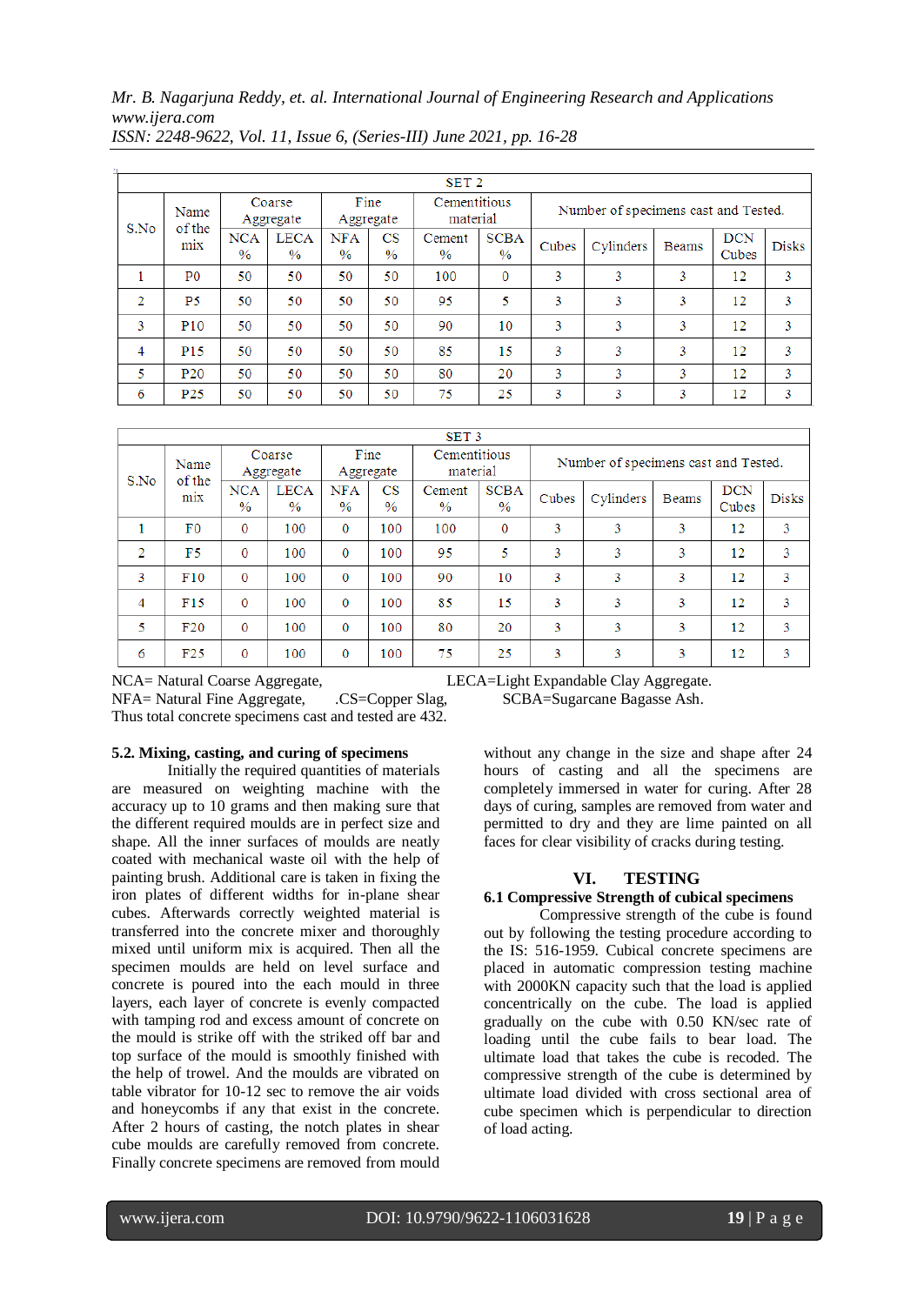*ISSN: 2248-9622, Vol. 11, Issue 6, (Series-III) June 2021, pp. 16-28*

Compressive strength of the cube= $\frac{u}{cross}$ 

The results obtained are tabulated in table 3.

|                 | Set 1                                           |                                                             |                 | Set 2                                           |                                                             |            | Set 3                                 |                                                             |
|-----------------|-------------------------------------------------|-------------------------------------------------------------|-----------------|-------------------------------------------------|-------------------------------------------------------------|------------|---------------------------------------|-------------------------------------------------------------|
| Mix             | Compressive<br>strength<br>(N/mm <sup>2</sup> ) | % Variation of<br>compressive<br>strength w.r.t<br>$C0$ mix | Mix             | Compressive<br>strength<br>(N/mm <sup>2</sup> ) | % Variation of<br>compressive<br>strength w.r.t<br>$C0$ mix | <b>Mix</b> | Compressive<br>strength<br>$(N/mm^2)$ | % Variation of<br>compressive<br>strength w.r.t<br>$C0$ mix |
| $_{\rm CO}$     | 34.44                                           |                                                             | P <sub>0</sub>  | 34.12                                           | $-0.93$                                                     | F0         | 13.55                                 | $-60.65$                                                    |
| C5              | 36.12                                           | 4.87                                                        | P <sub>5</sub>  | 34.5                                            | 0.17                                                        | F5         | 14.7                                  | $-57.31$                                                    |
| C10             | 39.88                                           | 15.79                                                       | P <sub>10</sub> | 35.6                                            | 3.36                                                        | F10        | 14.9                                  | $-56.73$                                                    |
| C15             | 32.33                                           | $-6.12$                                                     | P <sub>15</sub> | 31.2                                            | $-12.48$                                                    | F15        | 15.8                                  | $-54.12$                                                    |
| C <sub>20</sub> | 29.8                                            | $-13.47$                                                    | <b>P20</b>      | 28.55                                           | $-17.1$                                                     | F20        | 11.5                                  | $-66.6$                                                     |
| C <sub>25</sub> | 30.1                                            | $-12.6$                                                     | P <sub>25</sub> | 23                                              | $-33.21$                                                    | F25        | 6.8                                   | $-80.25$                                                    |

# **Table3: Compressive Strength test results of cube specimens.**

#### **6.2 Split Tensile Strength of a cylindrical specimens**

Split Tensile strength of a cylinder (150mmdia & 300mm height) is tested according to BIS 5816-199. In this test the cylindrical specimens are placed horizontally in automatic compression testing machine of capacity 2000KN .such that the axis of the cylinder is parallel to the loading plates so that tensile force is acting on specimen perpendicular to the applied load. The ultimate load is recorded until the cylindrical specimen fails to take further load. It is ensured that the cylinder is not rotated along the axis during testing.

Split tensile strength  $F = \frac{2}{\pi}$ 

Where  $P=$  Ultimate load in N d= Diameter of the cylinder 150 mm  $l =$  Length of the cylinder 300 mm

The results obtained are tabulated in table 4.

|                 | Set 1                                                    |                                                    |                 | Set 2                                                    |                                                    | Set 3 |                                                          |                                                    |  |
|-----------------|----------------------------------------------------------|----------------------------------------------------|-----------------|----------------------------------------------------------|----------------------------------------------------|-------|----------------------------------------------------------|----------------------------------------------------|--|
| Mix             | <b>Split Tensile</b><br>strength<br>(N/mm <sup>2</sup> ) | % Variation of<br>tensile strength<br>w.r.t C0 mix | Mix             | <b>Split Tensile</b><br>strength<br>(N/mm <sup>2</sup> ) | % Variation of<br>tensile strength<br>w.r.t C0 mix | Mix   | <b>Split Tensile</b><br>strength<br>(N/mm <sup>2</sup> ) | % Variation of<br>tensile strength<br>w.r.t C0 mix |  |
| $_{\rm CO}$     | 3.73                                                     |                                                    | P <sub>0</sub>  | 3.12                                                     | $-16.35$                                           | F0    | 1.5                                                      | $-59.78$                                           |  |
| C <sub>5</sub>  | 3.75                                                     | 0.53                                               | P5              | 3.35                                                     | $-10.18$                                           | F5.   | 1.54                                                     | $-58.71$                                           |  |
| C10             | 3.85                                                     | 3.21                                               | P <sub>10</sub> | 3.56                                                     | $-4.55$                                            | F10   | 1.89                                                     | $-49.33$                                           |  |
| C15             | 3.61                                                     | $-3.21$                                            | P <sub>15</sub> | 2.5                                                      | $-32.97$                                           | F15   | 1.4                                                      | $-62.46$                                           |  |
| C <sub>20</sub> | 2.87                                                     | $-23.05$                                           | P <sub>20</sub> | 2.46                                                     | $-34.04$                                           | F20   | 1.2                                                      | $-67.82$                                           |  |
| C <sub>25</sub> | R                                                        | $-19.6$                                            | P <sub>25</sub> | 2.2                                                      | $-41.01$                                           | F25   | 1.1                                                      | $-70.5$                                            |  |

# **Table 4: Split tensile strength test results of cylinder specimens.**

#### **6.3 Flexural Strength of Beams**

Flexural strength of a beam specimen (100\*100\*500 mm) represents resistance to bending failure. This test is performed by standard approach of two-point loading method. Load applied on the beam specimen is indicated in dial gauge connected under the loading frame and for testing the flexural strength of the beam specimens, hydraulic jack and pump is used for the application of load. The deflection at specified points is measured by strain gauges. These strain gauges are placed at one-third distance from each end of the beam and another strain gauge is placed at the centre of the beam. Load is applied until the specimen gets failed. The results obtained are tabulated in table 5. Flexural Strength= $\frac{P}{B}$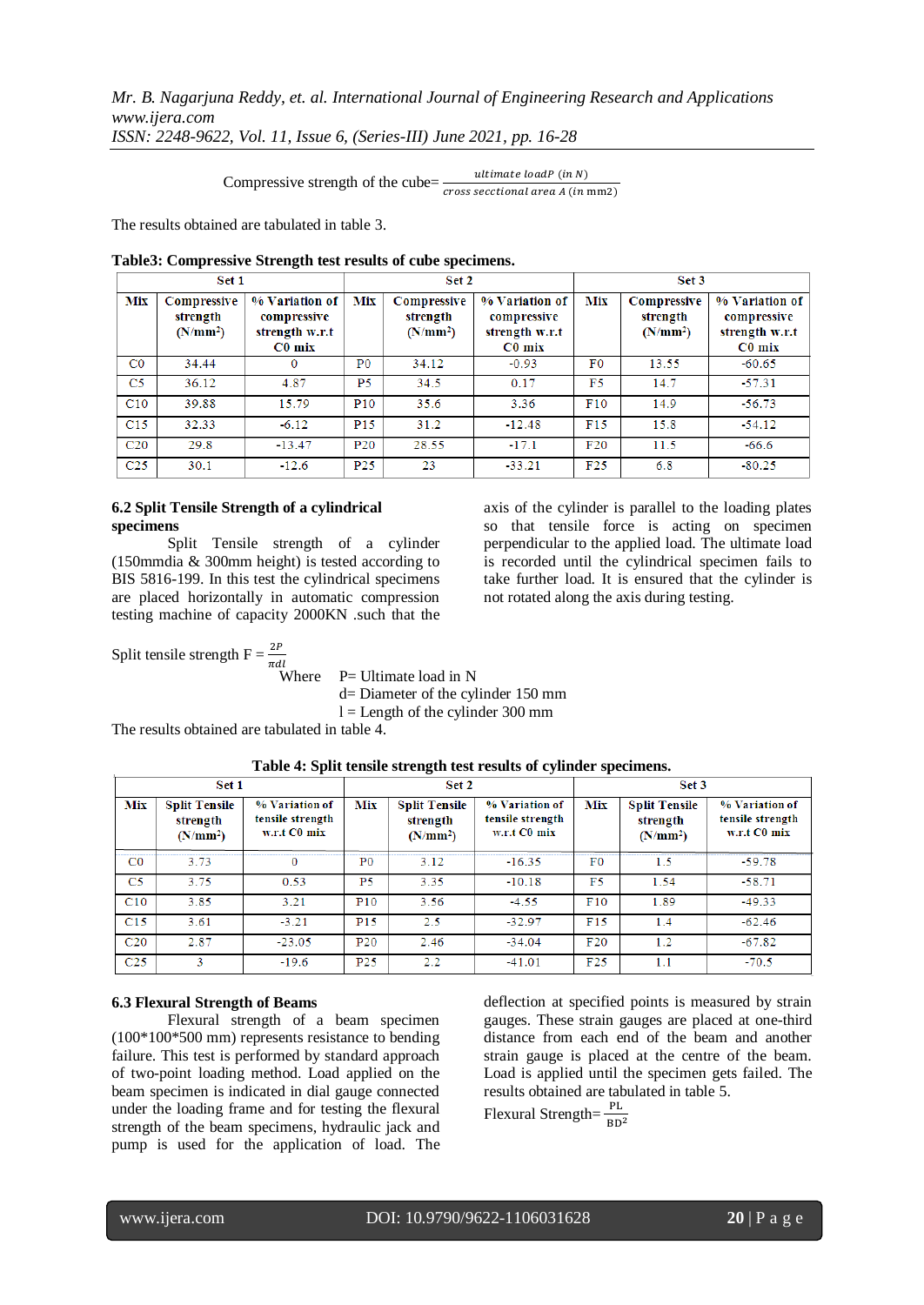|                 | Table 5: Flexural Strength test results of a beam specifient. |                                                          |                 |                                                     |                                                          |                |                                                     |                                                          |  |  |  |  |  |
|-----------------|---------------------------------------------------------------|----------------------------------------------------------|-----------------|-----------------------------------------------------|----------------------------------------------------------|----------------|-----------------------------------------------------|----------------------------------------------------------|--|--|--|--|--|
|                 | Set 1                                                         |                                                          |                 | Set 2                                               |                                                          | Set 3          |                                                     |                                                          |  |  |  |  |  |
| Mix             | <b>Flexural</b><br>strength<br>(N/mm <sup>2</sup> )           | % Variation<br>of flexural<br>strength w.r.t<br>$CO$ mix | Mix             | <b>Flexural</b><br>strength<br>(N/mm <sup>2</sup> ) | % Variation<br>of flexural<br>strength w.r.t<br>$CO$ mix | <b>Mix</b>     | <b>Flexural</b><br>strength<br>(N/mm <sup>2</sup> ) | % Variation<br>of flexural<br>strength w.r.t<br>$C0$ mix |  |  |  |  |  |
| $_{\rm C0}$     | 3.75                                                          | 0                                                        | P <sub>0</sub>  | 3.46                                                | $-7.73$                                                  | F <sub>0</sub> | 2.25                                                | $-40$                                                    |  |  |  |  |  |
| C5              | 3.94                                                          | 5.06                                                     | <b>P5</b>       | 3.5                                                 | $-6.66$                                                  | F5             | 2.43                                                | $-35.2$                                                  |  |  |  |  |  |
| C10             | 4.32                                                          | 15.2                                                     | P <sub>10</sub> | 3.56                                                | $-5.06$                                                  | F10            | 2.06                                                | $-45.06$                                                 |  |  |  |  |  |
| C15             | 3.65                                                          | $-2.66$                                                  | P <sub>15</sub> | 2.81                                                | $-25.06$                                                 | F15            | 1.87                                                | $-50.13$                                                 |  |  |  |  |  |
| C <sub>20</sub> | 3.5                                                           | $-6.66$                                                  | P <sub>20</sub> | 2.4                                                 | $-36$                                                    | F20            | 1.68                                                | $-55.46$                                                 |  |  |  |  |  |
| C <sub>25</sub> | 3                                                             | $-20$                                                    | P <sub>25</sub> | 2.25                                                | $-40$                                                    | F25            | 1.5                                                 | -60                                                      |  |  |  |  |  |

**Table 5: Flexural Strength test results of a beam specimen.**

# **6.4 Shear Strength or Mode-II Fracture test**

Double Central Notched (DCN) cube specimens (150\*150\*150 mm) are used to find the in-plane shear strength. DCN cube specimens are casted with notches of different depths at exactly central portion of the cube. Then the load is exactly applied at central portion of the cube using digital compressive testing machine having 3000KN capacity. The test setup and loading position is presented diagrammatically below. The test results are tabulated in table 6.



Shear cubes with different  $\frac{a}{b}$  $\frac{u}{w}$  sizes of 0.3, 0.4, 0.5, and 0.6 are tested. In plane shear strength is calculated by using a formula given below In plane shear strength= $\frac{p}{2*d(d-a)}$  N/mm<sup>2</sup>.

Where  $P =$  Ultimate load in the mode-II shear  $d =$  Size of the cube = 150mm a = Depth of the notch in mm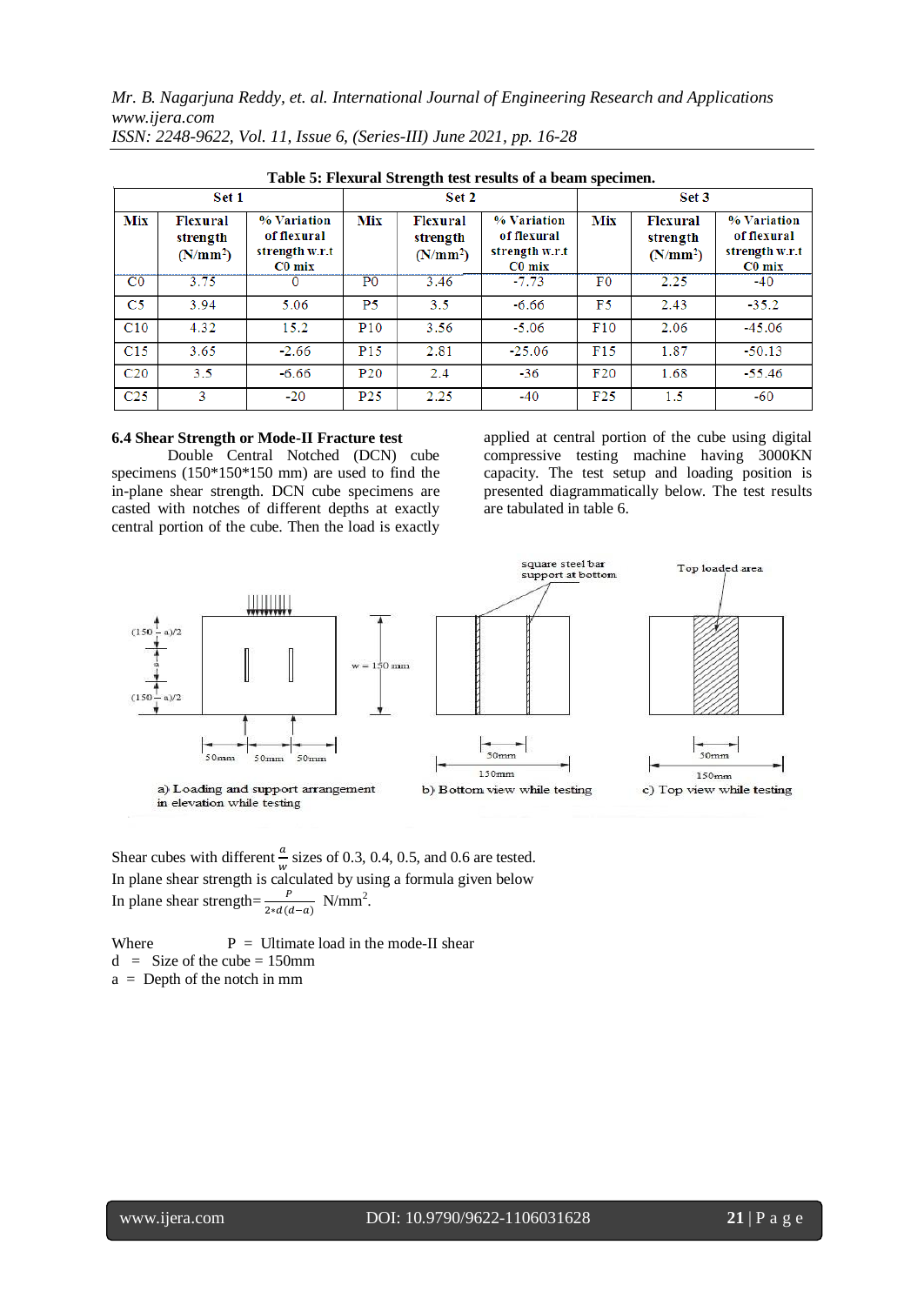|                 | Table $6(a)$ :                 |                                                            |                                |                                                            |                                |                                                            |                                |                                                            |  |
|-----------------|--------------------------------|------------------------------------------------------------|--------------------------------|------------------------------------------------------------|--------------------------------|------------------------------------------------------------|--------------------------------|------------------------------------------------------------|--|
|                 |                                |                                                            |                                | Set 1                                                      |                                |                                                            |                                |                                                            |  |
| <b>Mix</b>      |                                | $a/w = 0.3$                                                | $a/w = 0.4$                    |                                                            |                                | $a/w = 0.5$                                                | $a/w = 0.6$                    |                                                            |  |
|                 | <b>Extreme</b><br>load<br>(KN) | In plane<br>shear<br><b>stress</b><br>(N/mm <sup>2</sup> ) | <b>Extreme</b><br>load<br>(KN) | In plane<br>shear<br><b>stress</b><br>(N/mm <sup>2</sup> ) | <b>Extreme</b><br>load<br>(KN) | In plane<br>shear<br><b>stress</b><br>(N/mm <sup>2</sup> ) | <b>Extreme</b><br>load<br>(KN) | In plane<br>shear<br><b>stress</b><br>(N/mm <sup>2</sup> ) |  |
| C <sub>0</sub>  | 151.5                          | 4.8                                                        | 133.5                          | 4.94                                                       | 116.5                          | 5.17                                                       | 102                            | 5.66                                                       |  |
| C <sub>5</sub>  | 134                            | 4.23                                                       | 113                            | 4.18                                                       | 109                            | 4.84                                                       | 98                             | 5.44                                                       |  |
| C10             | 126                            | $\overline{4}$                                             | 105                            | 3.88                                                       | 96.4                           | 4.28                                                       | 81.5                           | 4.52                                                       |  |
| C15             | 110                            | 3.49                                                       | 98                             | 3.62                                                       | 90                             | 4                                                          | 81                             | 4.5                                                        |  |
| C20             | 99                             | 3.14                                                       | 90                             | 3.33                                                       | 75                             | 3.33                                                       | 72.6                           | 4.03                                                       |  |
| C <sub>25</sub> | 90.5                           | 2.87                                                       | 86                             | 3.18                                                       | 72                             | 3.2                                                        | 60                             | 3.33                                                       |  |

# **Table 6: Shear stress in Mode-II fracture test results.**

**Table 6(b):**

|                 | Set 2                           |                                                            |                                |                                                  |                                |                                                            |                                |                                                            |  |  |  |  |
|-----------------|---------------------------------|------------------------------------------------------------|--------------------------------|--------------------------------------------------|--------------------------------|------------------------------------------------------------|--------------------------------|------------------------------------------------------------|--|--|--|--|
| <b>Mix</b>      | $a/w = 0.3$                     |                                                            | $a/w = 0.4$                    |                                                  |                                | $a/w = 0.5$                                                | $a/w = 0.6$                    |                                                            |  |  |  |  |
|                 | <b>Extrem</b><br>e load<br>(KN) | In plane<br>shear<br><b>stress</b><br>(N/mm <sup>2</sup> ) | <b>Extreme</b><br>load<br>(KN) | In plane<br>shear stress<br>(N/mm <sup>2</sup> ) | <b>Extreme</b><br>load<br>(KN) | In plane<br>shear<br><b>stress</b><br>(N/mm <sup>2</sup> ) | <b>Extreme</b><br>load<br>(KN) | In plane<br>shear<br><b>stress</b><br>(N/mm <sup>2</sup> ) |  |  |  |  |
| P <sub>0</sub>  | 148                             | 4.7                                                        | 133                            | 4.92                                             | 121                            | 5.37                                                       | 102                            | 5.66                                                       |  |  |  |  |
| P <sub>5</sub>  | 118                             | 3.74                                                       | 109                            | 4.03                                             | 90                             | $\overline{4}$                                             | 76                             | 4.22                                                       |  |  |  |  |
| <b>P10</b>      | 93                              | 2.95                                                       | 95                             | 3.51                                             | 86                             | 3.82                                                       | 68                             | 3.77                                                       |  |  |  |  |
| P <sub>15</sub> | 85                              | 2.7                                                        | 89                             | 3.29                                             | 79                             | 3.55                                                       | 65                             | 3.61                                                       |  |  |  |  |
| P <sub>20</sub> | 72                              | 2.3                                                        | 76                             | 2.84                                             | 65                             | 2.88                                                       | 51                             | 2.83                                                       |  |  |  |  |
| P <sub>25</sub> | 69                              | 2.2                                                        | 72                             | 2.66                                             | 62                             | 2.75                                                       | 48                             | 2.66                                                       |  |  |  |  |

#### **Table 6(c):**

|                | Set 3                           |                                                            |                                |                                                  |                                |                                                            |                                |                                                            |  |  |  |  |  |
|----------------|---------------------------------|------------------------------------------------------------|--------------------------------|--------------------------------------------------|--------------------------------|------------------------------------------------------------|--------------------------------|------------------------------------------------------------|--|--|--|--|--|
| Mix            |                                 | $a/w = 0.3$<br>$a/w = 0.4$                                 |                                |                                                  |                                | $a/w = 0.5$                                                | $a/w = 0.6$                    |                                                            |  |  |  |  |  |
|                | <b>Extrem</b><br>e load<br>(KN) | In plane<br>shear<br><b>stress</b><br>(N/mm <sup>2</sup> ) | <b>Extreme</b><br>load<br>(KN) | In plane<br>shear stress<br>(N/mm <sup>2</sup> ) | <b>Extreme</b><br>load<br>(KN) | In plane<br>shear<br><b>stress</b><br>(N/mm <sup>2</sup> ) | <b>Extreme</b><br>load<br>(KN) | In plane<br>shear<br><b>stress</b><br>(N/mm <sup>2</sup> ) |  |  |  |  |  |
| F <sub>0</sub> | 82                              | 2.6                                                        | 76                             | 2.81                                             | 63                             | 2.8                                                        | 55                             | 3.05                                                       |  |  |  |  |  |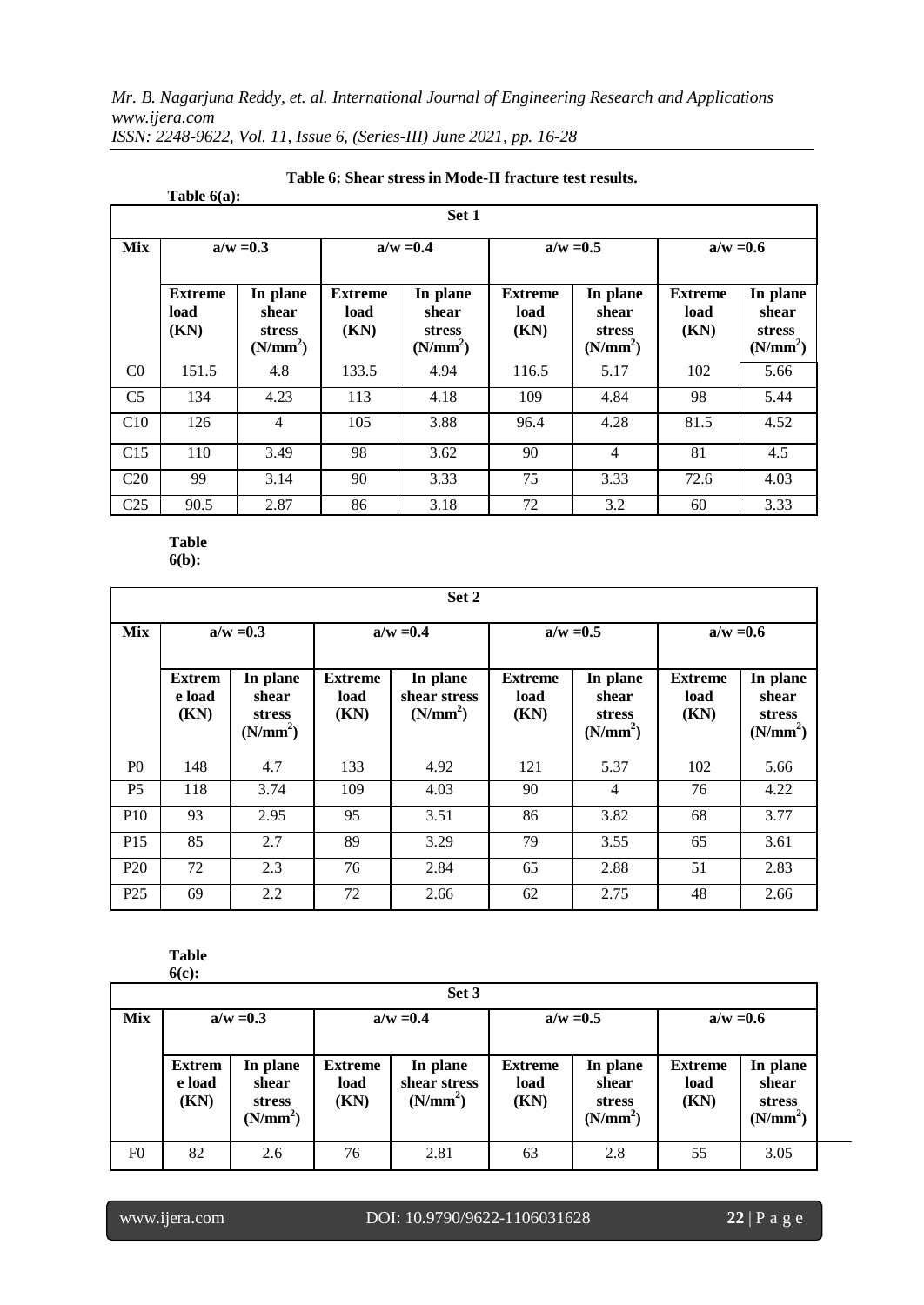| F5  | 78 | 2.47 | 75 | 2.77 | 62   | 2.75 | 53   | 2.94 |
|-----|----|------|----|------|------|------|------|------|
| F10 | 75 | 2.38 | 71 | 2.62 | 58   | 2.57 | 48.5 | 2.69 |
| F15 | 68 | 2.15 | 64 | 2.37 | 55.4 | 2.46 | 46   | 2.55 |
| F20 | 62 | 1.96 | 60 | 2.22 | 52   | 2.31 | 40   | 2.22 |
| F25 | 50 | 1.58 | 46 | 1.7  | 40   | 1.77 | 36   |      |

*ISSN: 2248-9622, Vol. 11, Issue 6, (Series-III) June 2021, pp. 16-28*

# **6.5 Impact Strength of the Disk**

To determine the impact strength of concrete, the circular discs are cast with diameter 150 mm and height 75 mm. Indigenously made testing equipment is used and which consists of steel casing, steel round ball and hammer weighing 2.3 kgs and having a free fall of 450 mm as per IS 2720- 8(1983) is used for test the disks. Specimens are placed on the concrete sample and sufficient numbers of blows are given until the specimen fails. Number of blows are noted and tabulated in table 7.

| Set 1                 |                           |                                                        | Set 2           |                           |                                                        | Set 3          |                           |                                                        |
|-----------------------|---------------------------|--------------------------------------------------------|-----------------|---------------------------|--------------------------------------------------------|----------------|---------------------------|--------------------------------------------------------|
| <b>Mix</b>            | <b>Number</b><br>of Blows | % variation<br>of number of<br>blows w.r.t<br>$C0$ mix | <b>Mix</b>      | <b>Number</b><br>of Blows | % variation<br>of number if<br>blows w.r.t<br>$C0$ mix | <b>Mix</b>     | <b>Number</b><br>of Blows | % variation<br>of number of<br>blows w.r.t<br>$C0$ mix |
| C <sub>0</sub>        | 663                       | $\Omega$                                               | P <sub>0</sub>  | 630                       | $-4.9$                                                 | F <sub>0</sub> | 542                       | $-18.25$                                               |
| $\overline{\text{e}}$ | 684                       | <del>3.16</del>                                        | P <sub>5</sub>  | 642                       | $-3.16$                                                | F5             | 486                       | -26.7–                                                 |
| C10                   | 727                       | 9.65                                                   | <b>P10</b>      | 665                       | 0.3                                                    | F10            | 452                       | $-31.82$                                               |
| C <sub>15</sub>       | 683                       | 3.01                                                   | P <sub>15</sub> | 615                       | $-7.23$                                                | F15            | 421                       | $-36.5$                                                |
| C <sub>20</sub>       | 656                       | $-1.05$                                                | P <sub>20</sub> | 563                       | $-15.08$                                               | F20            | 380                       | $-42.68$                                               |
| C <sub>25</sub>       | 540                       | $-0.17$                                                | P <sub>25</sub> | 523                       | $-21.11$                                               | F25            | 350                       | $-47.2$                                                |

# **VII. GRAPHICAL REPRESENTATION**

**7.1 Compressive Test Results**



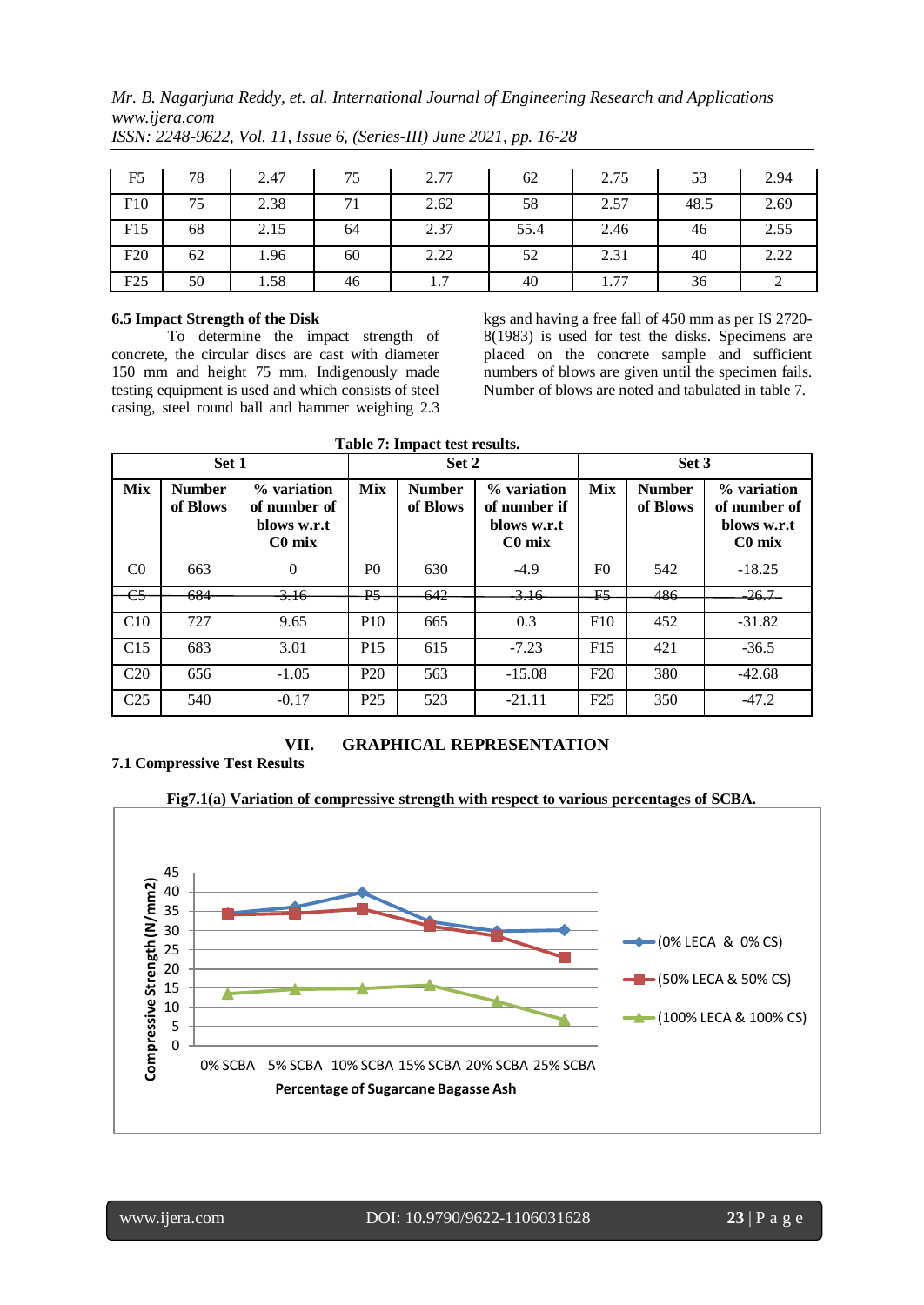**CS).** 45 Compressive Strength (N/mm2) **Compressive Strength (N/mm2)** 40 0% SCBA 35 30 5% SCBA 25 -10% SCBA 20  $-15%$  SCBA 15 20% SCBA 10 5 25% SCBA  $\overline{0}$ (0% LECA & 0% CS) (50% LECA & 50% (100% LECA & 100% CS) CS) **Combined percentages of LECA & CS**

**Fig7.1(b) Variation of compressive strength with respect to various percentages of aggregates (LECA &** 

# **7.2 Graphical Variation of Tensile Test Results**



**Fig7.2(a) Variation of tensile strength with respect to different percentages of SCBA.**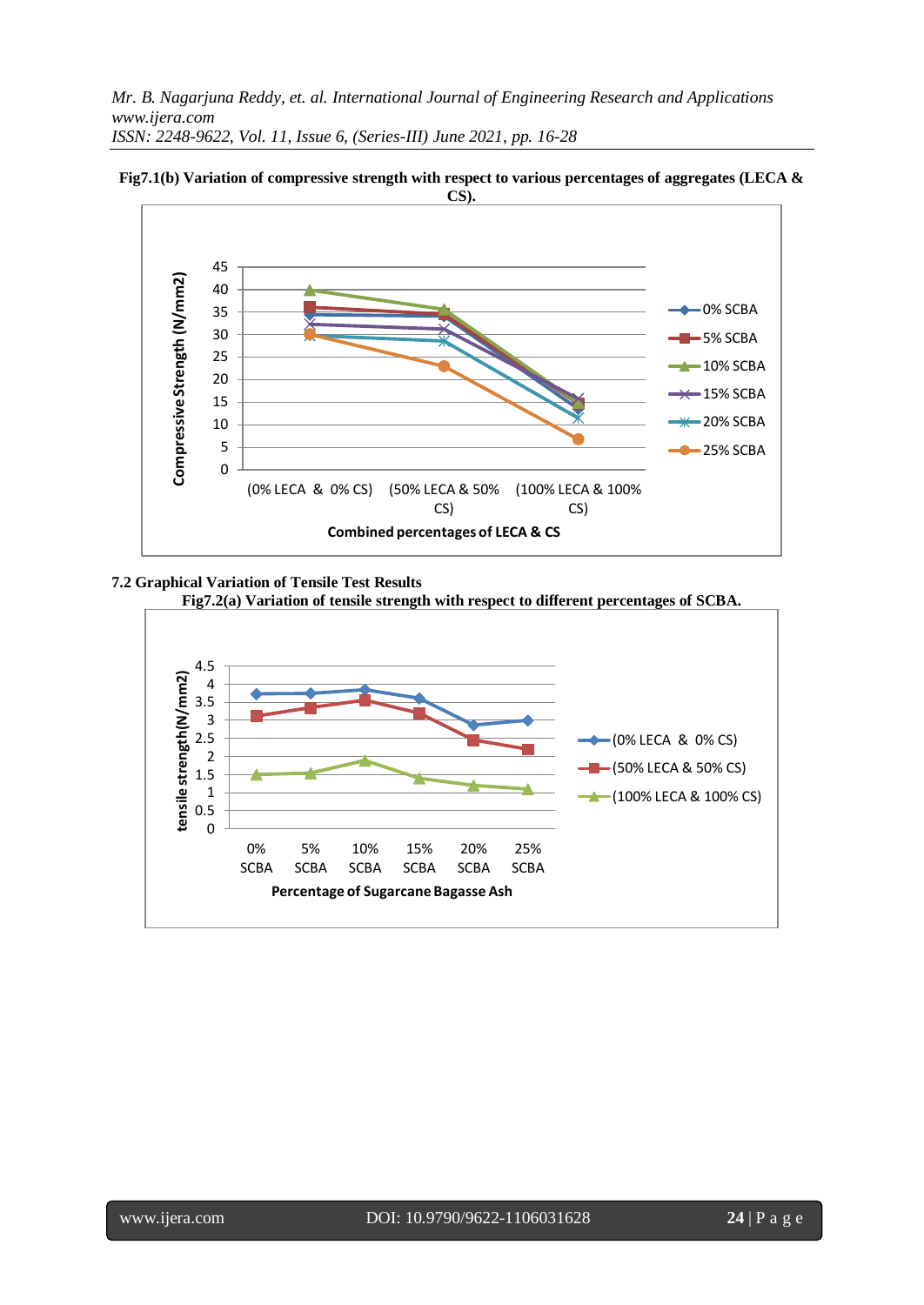

**Fig7.2(b) Variation of tensile strength with respect to different percentages of aggregates (LECA & CS).**

# **7.3 Graphical Variation of Flexural Test Results**



**Fig7.3(b) Variation of flexural strength with respect of different percentages of aggregates (LECA & CS)**

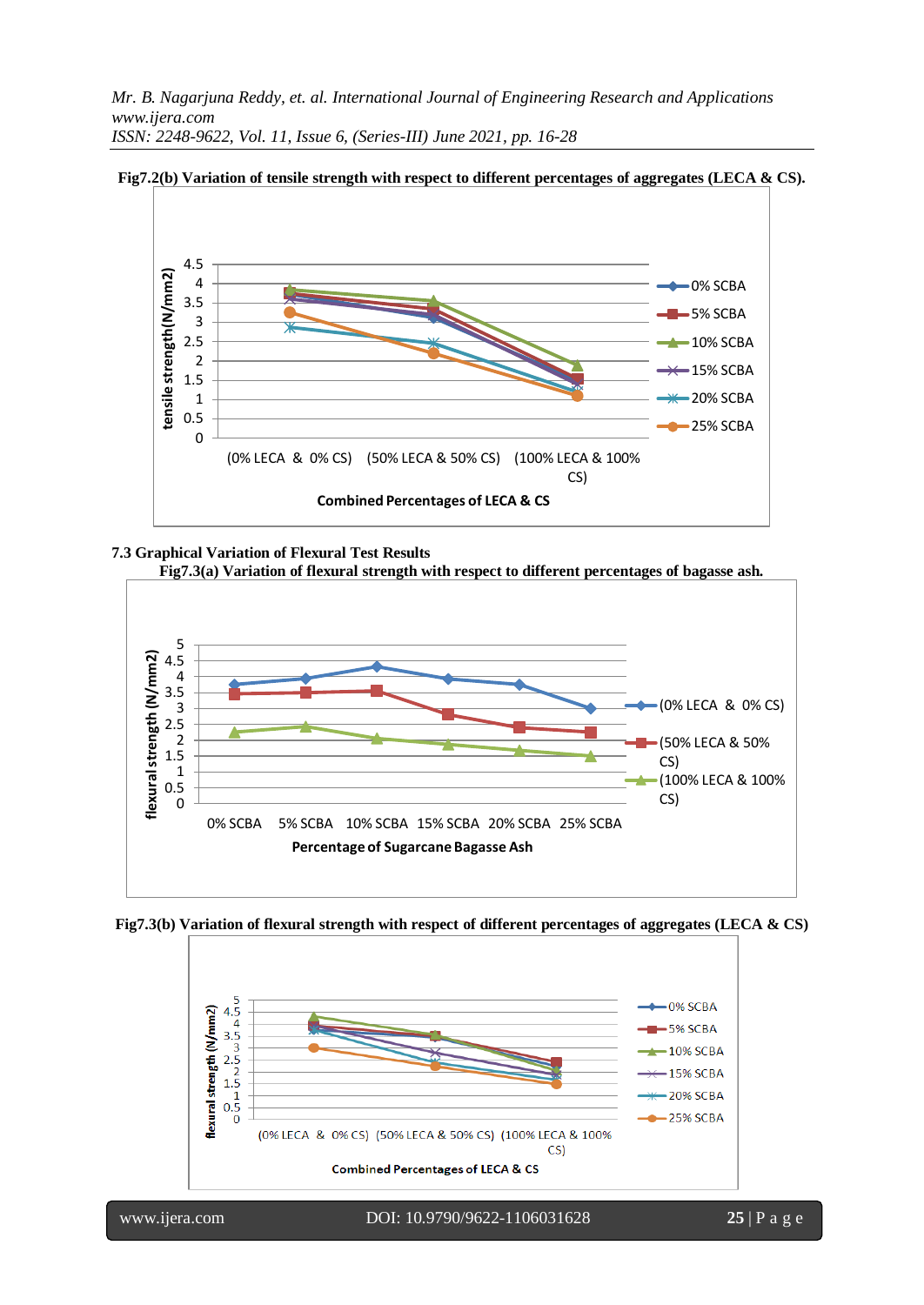*ISSN: 2248-9622, Vol. 11, Issue 6, (Series-III) June 2021, pp. 16-28*



**Fig7.4(a) In-plane Shear Stress variation of SET-1 mixes for different notch sizes.**



**Fig7.4(b) In-plane Shear Stress variation of SET-2 mixes for different notch sizes.** 6



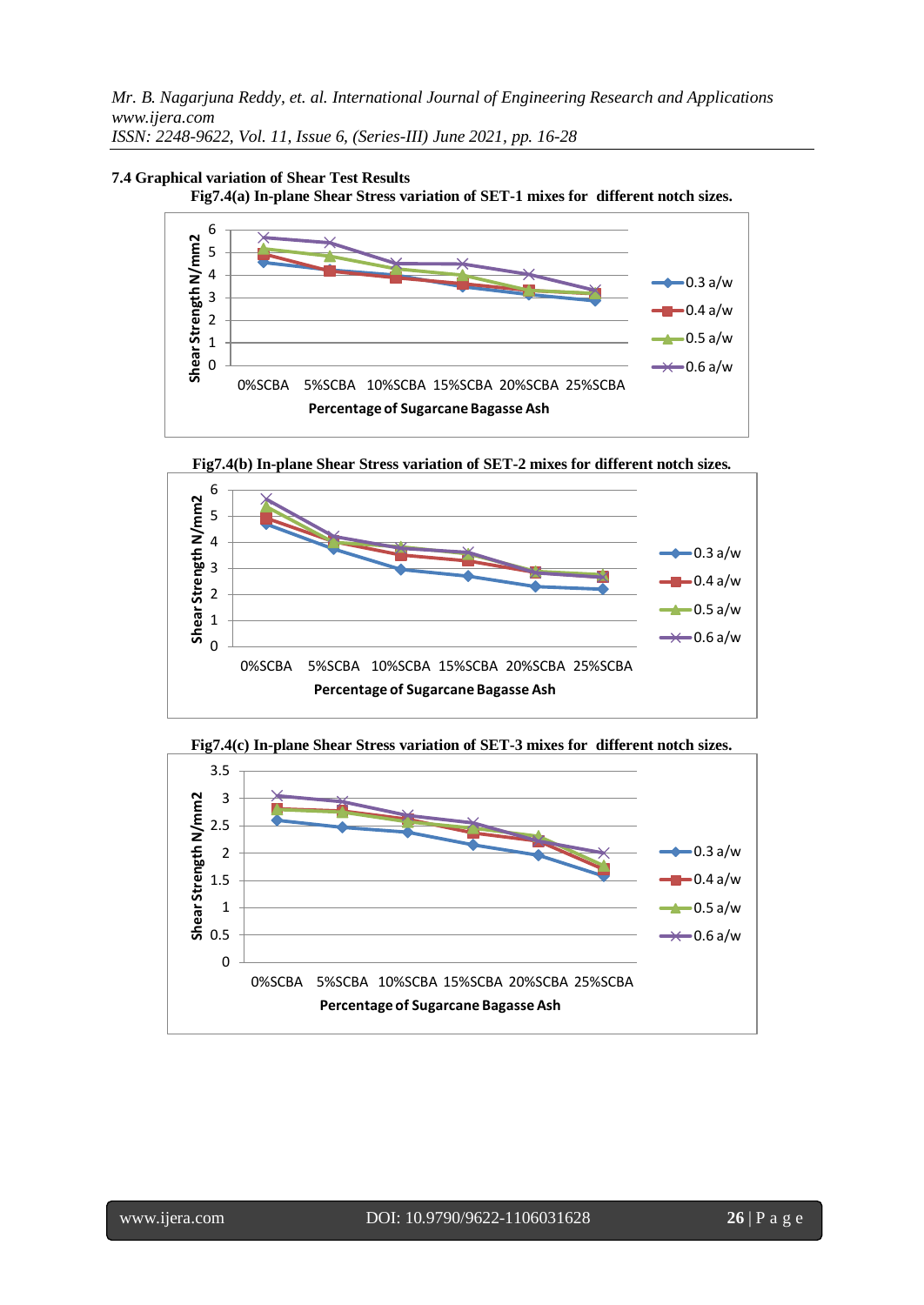*ISSN: 2248-9622, Vol. 11, Issue 6, (Series-III) June 2021, pp. 16-28*



# **VIII. DISCUSSION ON TEST RESULTS 8.1 Discussion on Compressive Strength.**

From fig7.1 (a) and table (3) it may be construed that for the concrete with 50% natural coarse aggregates and 50% LECA along with 50% natural fine aggregates and 50% copper slag and along with sugarcane bagasse ash, the compressive strength is increased by 3.36% w.r.t C0 mix for 10% cement replacement. Further replacement of cement decreases the compressive strength.

For 5% replacement of cement, the compressive strength is increased by 4.87% w.r.t C0 mix and further 10% replacement of cement, the compressive strength is increased by 15.79% w.r.t C0 mix. Further replacement of cement gives decrease in compressive strength.

# **8.2 Discussion on Tensile Strength**.

From fig7.2 (a) and table (4) concrete can be made of natural aggregates and the cement replaced with sugarcane bagasse ash. The tensile strength increases up to 10% replacement of cement with SCBA addition and after that tensile strength decreases. For 5% replacement of cement, the tensile strength is increased by 0.53% w.r.t C0 mix and further 10% replacement of cement, the tensile strength is increased by 3.21%w.r.t C0 mix. Further replacement of cement gives decrease in tensile strength.

concrete with 50% natural coarse aggregates and 50% Light Expandable Clay Aggregates along with 50% natural fine aggregates and 50% Copper Slag and along with sugarcane bagasse ash, the tensile strength is decreased only by 4.55% w.r.t C0 mix for 10% cement replacement. Further replacement of cement decreases the tensile strength.

# **8.3 Discussion on Flexural Strength**

From fig 7.3 (a) and table (5) flexural strength of the concrete is increased by 15% w.r.t C0 mix when cement is replaced with SCBA by 10% with further increase in SCBA content it decreases the flexural strength. Concrete with 50% natural coarse aggregates and 50% Light Expandable Clay Aggregates along with 50% natural fine aggregates and 50% Copper Slag and along with sugarcane bagasse ash and its flexural strength is decreased only by 5.06% w.r.t C0 mix for 10% cement replacement. Further replacement of cement decreases the flexural strength.

#### **8.4 Discussion on Shear strength**

All the double central notched samples having different a/w ratios 0.3, 0.4, 0.5 and 0.6 and with various percentages of LECA as coarse aggregate and various percentages of copper slag as fine aggregate and various percentages of SCBA as cement are tested in Mode-II fracture(In-plane shear) test. The shear stress results of various mixes are shown in Fig  $7.4(a)$ ,  $7.4(b)$  and  $7.4(c)$  and table  $6(a)$ ,  $6(b)$ , and  $6(c)$ . It is observed that in-plane shear stress decreases with the increase in bagasse ash content. Difference between in-plane shear stress values of SET-1 and SET-2 is nominal. In-plane shear strength increases with increase in a/w ratio from 0.3 to 0.6.

#### **8.5 Discussion on Impact Strength**

From Fig7.2.(a) and table (7) shows that concrete made with 50% natural coarse aggregates and 50% LECA along with 50% natural fine aggregates and 50% copper slag and along with sugarcane bagasse ash. Impact strength is increased nominally by 0.3% w.r.t C0 mix for 10% cement replacement. Further replacement of cement decreases the impact strength.